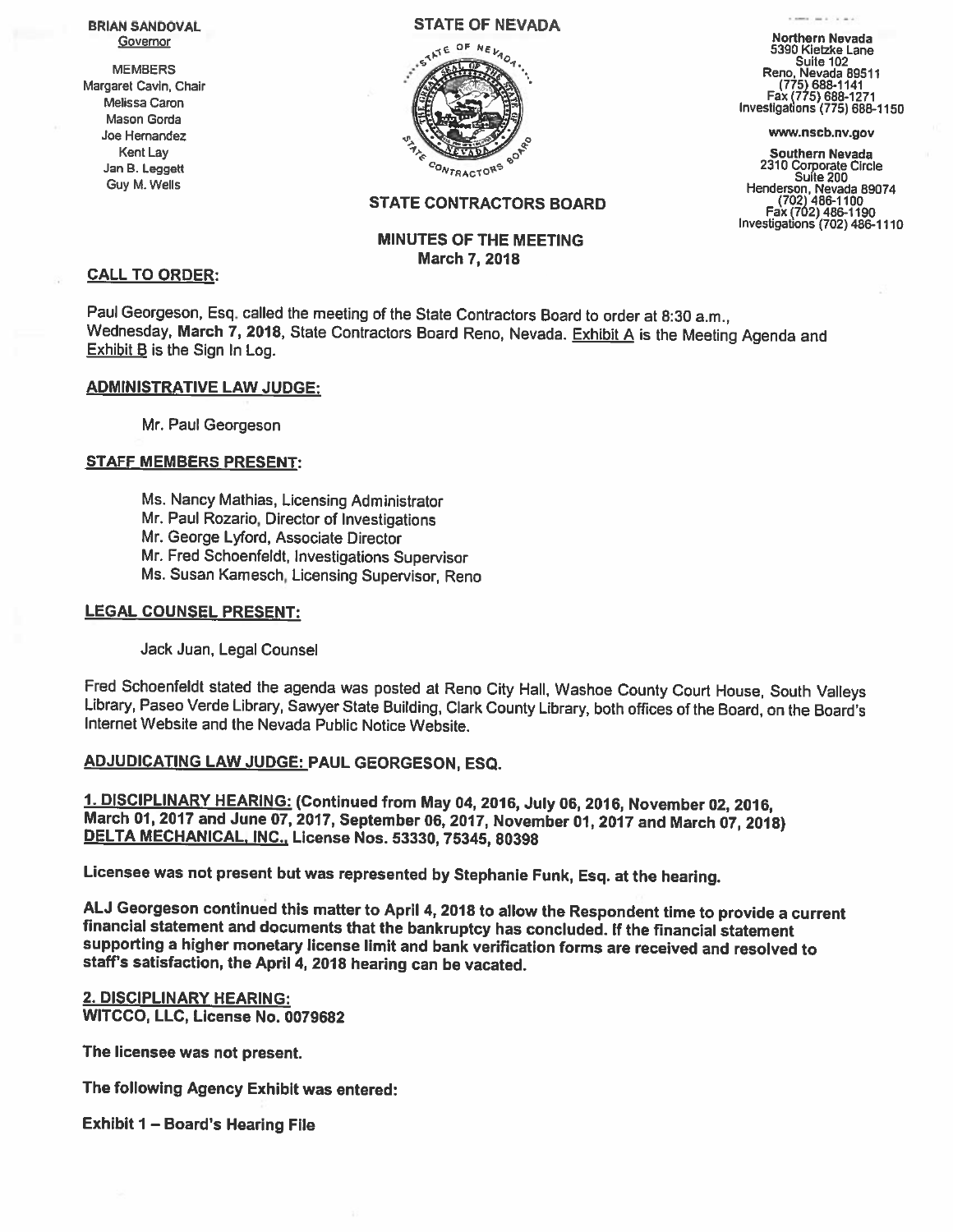# NEVADA STATE CONTRACTORS BOARD MINUTES OF MARCH 7, 2018 PAGE 2

ALJ Georgeson found Respondent guilty one (1) violation of NRS 624.302(6) failure to comply with a written<br>request from the Board; one (1) violation of NRS 624.3011(1)(b)(4) violation of the laws of this State regarding<br>i limit within thirty (30) days of the March 7, 2018 hearing. Fines and investigative costs are to be paid within<br>thirty (30) days of the March 7, 2018 hearing. If fines and investigative costs are not paid and a financial<br>s

3. DISCIPLINARY HEARING: DEFAULT HEARING; GARY COOK CONSRUCTION, License No. 0078714

The licensee was not present.

The following Agency Exhibit was entered:

Exhibit <sup>I</sup> — Board's Hearing File

ALJ Georgeson found Respondent guilty of (1) one violation of NRS 624.3017(1) substandard workmanship;<br>(1) one violation of NRS 624.3013(5) failing to comply with the Board's Notice to Correct pursuant to NAC<br>624.700(3), ( License number 0078714 is revoked. Respondent shall pay an administrative fine of \$1,000.00 each for the<br>First, Second Third and Fourth Causes of Action for a total fine in the amount of \$4,000.00, reimburse the<br>Board's in

4. FINANCIAL RESPONSIBILITY HEARING: 3 C.) R PAINTING INC., License No. 0081415

The licensee was not present.

The following Agency Exhibit was entered:

Exhibit <sup>I</sup> — Board's Hearing File

AL.) Georgeson found the Respondent guilty of violating NRS 624.3013(3) failure to establish financial responsibility and continued this matter to April 4,2018. If resolved to staffs satisfaction, hearing can be vacated.

5. FINANCIAL RESPONSIBILITY HEARING: ERIC SCHWEDT CONSTRUCTION INC., License No. 0081207

The licensee was present.

The following Agency Exhibit was entered;

Exhibit <sup>I</sup> — Board's Hearing File

ALJ Georgeson found the Respondent guilty of violating NRS 624.302(6) failure to comply with a written<br>request by the Board and NRS 624.3013(3) failure to establish financial responsibility and continued this<br>matter to Apr